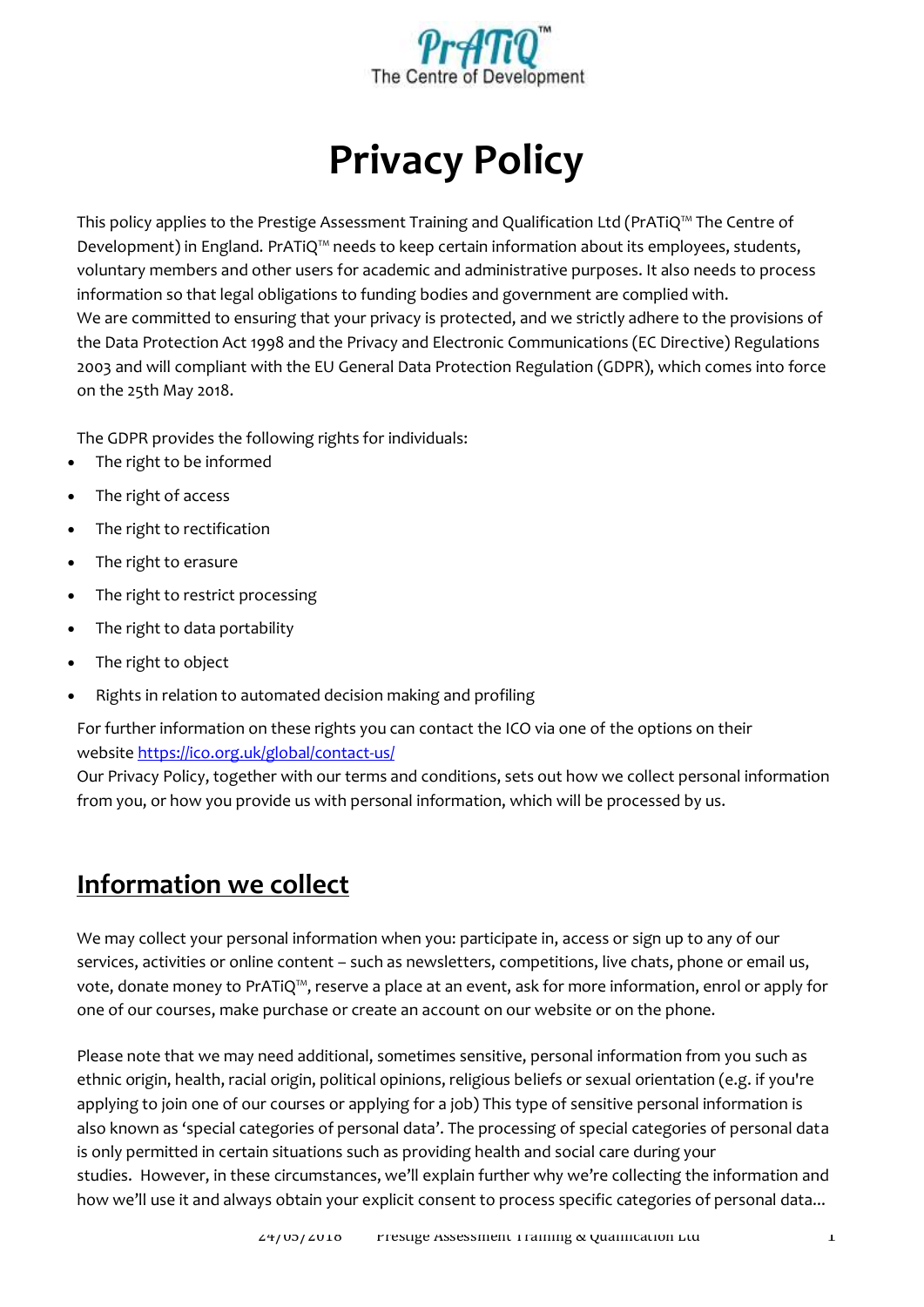

#### **What types of personal data do we collect?**

- name, ethnic origin, gender preference and date of birth
- contact details including postal address, email and phone
- your communication preferences
- household situation
- employment information,
- prior education level,
- household status & residency status
- state benefits where relevant
- disability/learning difficulty information, and support information where relevant
- records of academic assessment and outcomes

PrATiQ™ collects information about how you use its websites and other PrATiQ™ online content, and the device(s) you use to access these services. This includes collecting unique online identifiers such as IP addresses, which are numbers that can uniquely identify a specific computer or other network device on the web. For more information, please see the section on 'how does PrATiQ™ use cookies.

Your personal information will then be used by us (including our: employees; agents; subcontractors; members of our group; resellers; trusted partners and awarding or accrediting organisations) to provide you with the services you ordered and from time to time to communicate with you on any matter relating to the provision of the services.

If you would prefer not to receive any of the above-mentioned information (or if you only want to receive certain information) from us please let us know by sending an email to [pratiqlearning@gmail.com](mailto:pratiqlearning@gmail.com) You have the right to ask us not to process your personal data for marketing purposes. [We will not share, sell or distribute any of the information you provide to us without your prior consent, unless required to do so by law.

#### **How will PrATiQ™ use the personal Information it collects about me?**

By providing PrATiQ™ with your personal information it will be stored, used and shared by us for any of the following purposes:

- To register you on to one of our courses and give you access to the course materials.
- To comply with funding and audit requirements.
- To identify and prevent fraud.
- To enhance the security of our network and information systems.
- To provide you with information about our courses; application tips; funding advice; and other information that may be relevant to your interests.
- To provide you with invitations to relevant events and reminders or joining details for those events to which you register.
- Where the processing enables us to enhance, modify, personalise or otherwise improve our services/communications for the benefit of our students/customers.
- To better understand how people, interact with our websites.
- To provide postal communications which we think will be of interest to you.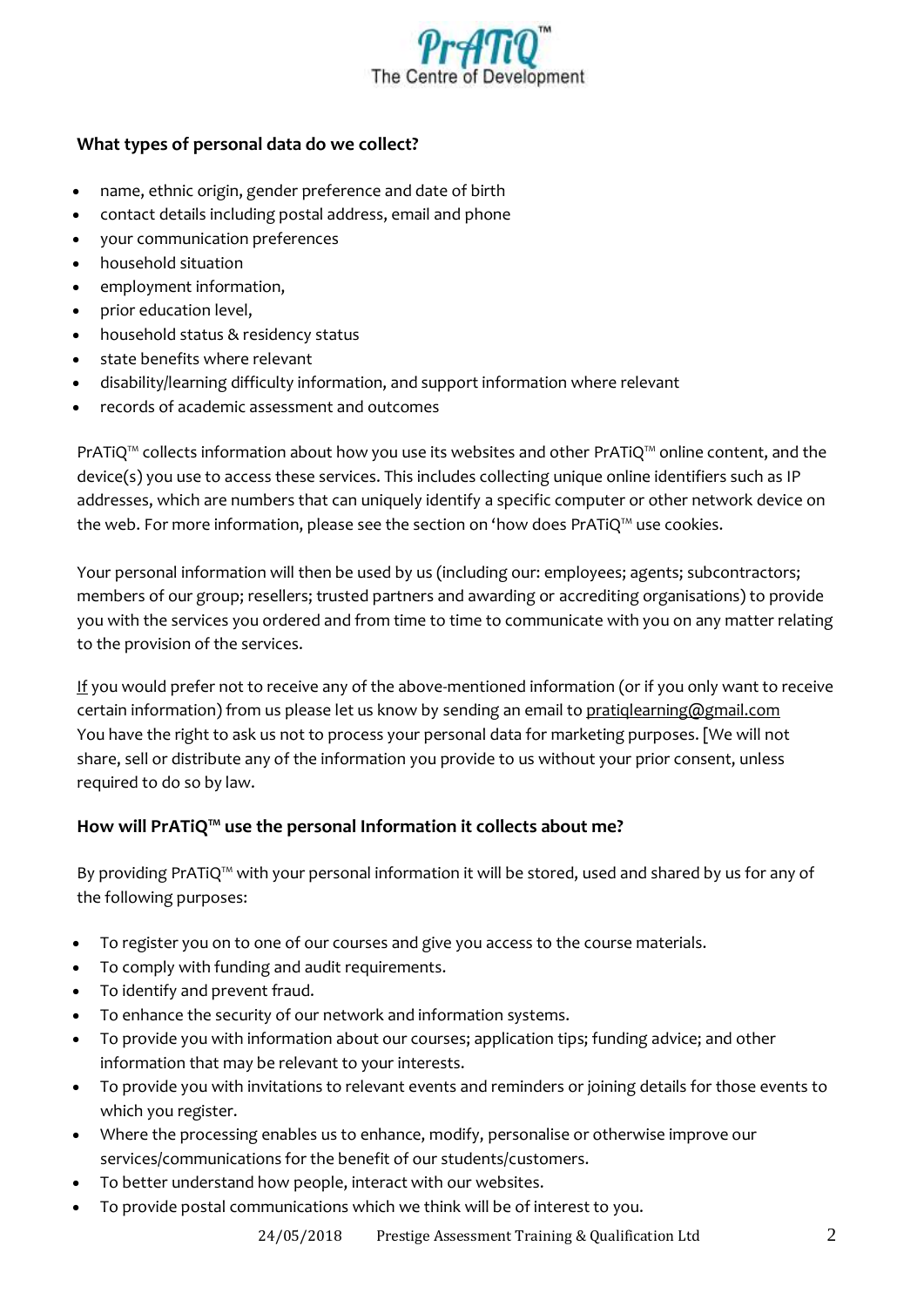

- To determine the effectiveness of promotional campaigns and advertising.
- For the direct marketing of PrATiQ™ products and services.
- To issue directed funding appeals and verify large donations.

We may ask for consent to send you marketing communications about our products and services. You'll be able to opt out of these communications at any point by selecting the "opt out" option on the registration form or alternatively the 'unsubscribe' option at the bottom of each email we send you.

Whenever processing data for these purposes, we'll ensure we always keep your rights and interests in high regard and take account of them. You have the right to object to this processing if you wish. See section under 'What are my rights' for more details. Please bear in mind that if you object, this may affect our ability to carry out the tasks, mentioned above, for your benefit.

We'll notify you before using your personal information for any other means.

#### **Retention of Data**

We will hold and process your personal information on our systems only for the purpose for which the data was originally collected, or as long as is set out in any relevant contract you hold with PrATiQ™. If you enrol on a course with PrATiQ™ we'll retain your personal information for 7 years in line with our responsibilities to record and report on this information for government bodies, awarding organisations.

If in the future we intend to process your personal data for a purpose other than that which we collected it for, we will provide you with information on that purpose.

#### **STAFF RESPONSIBILITIES**

This policy will not be incorporated into contracts of employment, but it is a condition of employment that employees will abide by the rules and policies made by PrATiQ™ from time to time. Any failures to follow this policy can therefore result in disciplinary proceedings.

Any member of staff, who considers that the policy has not been followed in respect of personal data about themselves, should raise the matter with the Data Controller. If raising the issue with the Data Controller does not resolve it the matter should be raised as a formal grievance.

#### **Specific Staff Responsibilities**

All staff, including sessional staff such as tutors, have a responsibility for:

• Checking that any information that they provide to PrATiQ™ in connection with their employment is accurate and up to date.

• Informing PrATiQ™ of any changes to information, which they have provided, i.e. changes of address, bank details, etc.

• Informing PrATiQ™ of any errors or changes in staff information.

When staff hold or process information about students, colleagues or other data subjects (for example, students' course work, references to other academic institutions, or details of personal circumstances), they should comply with the following Data Protection Guidelines:

All staffs are responsible for ensuring that: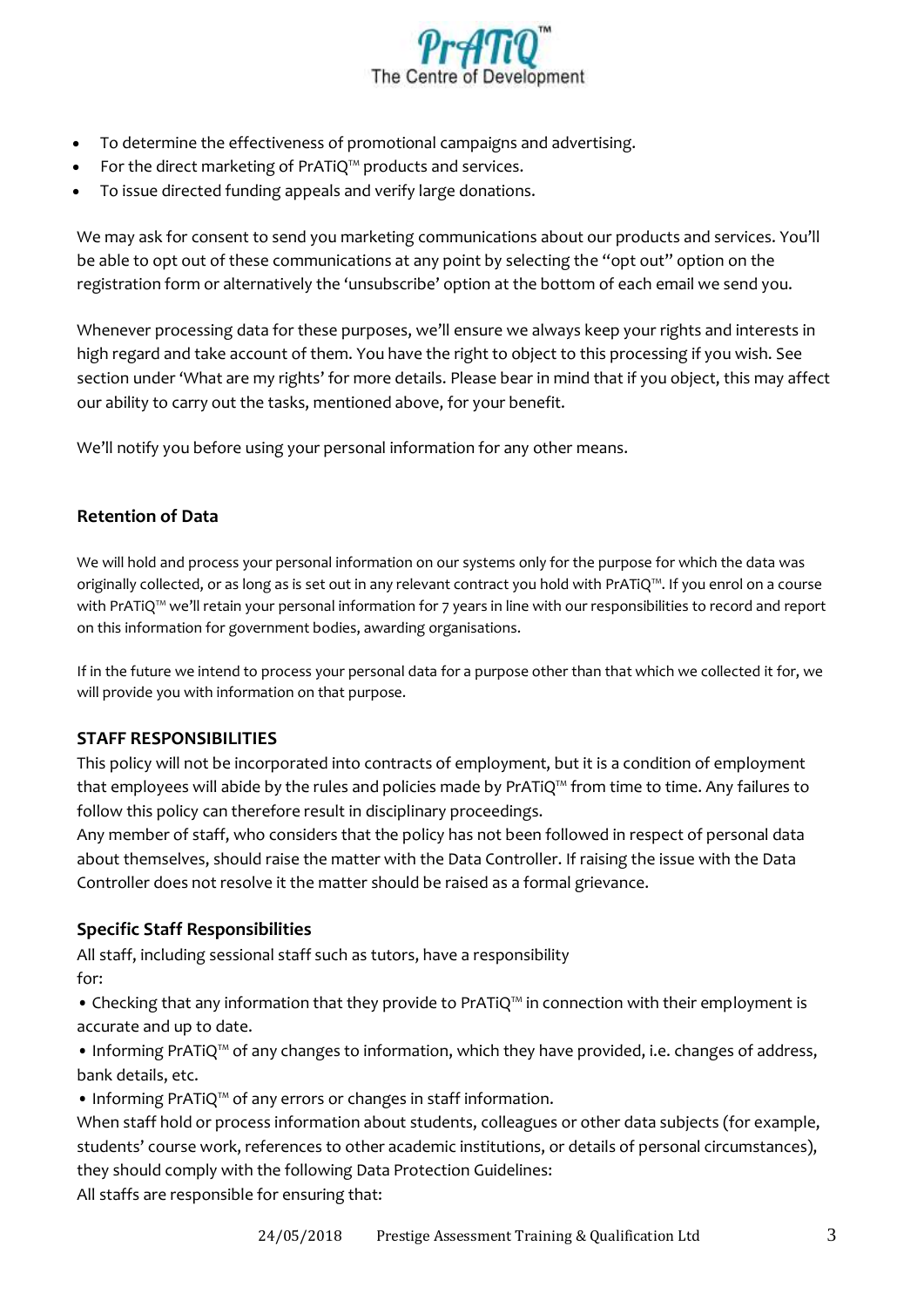

- Any personal data, which they hold, is kept securely, for example:
	- kept in a locked filing cabinet; or
	- in a locked drawer;
		- if it is computerised, be encrypted and password protected;

• Personal information is not disclosed either orally or in writing or accidentally or otherwise to any unauthorised third party.

Any unauthorised disclosure will be investigated as a disciplinary matter and may be considered gross misconduct in some cases. It may also result in a personal liability for the individual staff member, as unauthorised disclosure can be a criminal offence.

#### **Staff Use of Personal Data Off-Site, On Home Computers or at Remote Sites**

Employees processing personal data off-site should ensure they take reasonable precautions to prevent the data from being accessed, disclosed or destroyed as a result of any act or omission on their part. They should notify the Data Controller immediately in the event of any loss or theft.

# **Legal basis for processing your information**

Our legal basis for collecting and using the personal information described above will depend on the personal information concerned and the specific context in which we collect it.

However, we will normally collect personal information from you only

- a) where we have your consent to do so,
- b) where we need the personal information to perform a contract with you, or
- c) where the processing is in our legitimate interests and not overridden by your rights. In some cases, we may also have a legal obligation to collect personal information from you.

If we ask you to provide personal information to comply with a legal requirement or to perform a contract with you, we'll make this clear at the relevant time and advise you whether the provision of your personal information is mandatory or not.

Similarly, if we collect and use your personal information in reliance on our legitimate interests (or those of any third party), we'll make clear to you at the relevant time what those legitimate interests are.

If you do not provide this data, we may be unable in some circumstances to comply with our obligations and we will tell you about the implications of that decision.

### **ACCURACY OF DATA**

Updating is required only "where necessary" on the basis that, provided; PrATiQ™ has taken reasonable steps to ensure accuracy (e.g. taking up references), data held is presumed accurate at the time it was collated.

All employees, students and voluntary members should be made aware of the importance of providing PrATiQ™ with notice of any change in personal circumstances.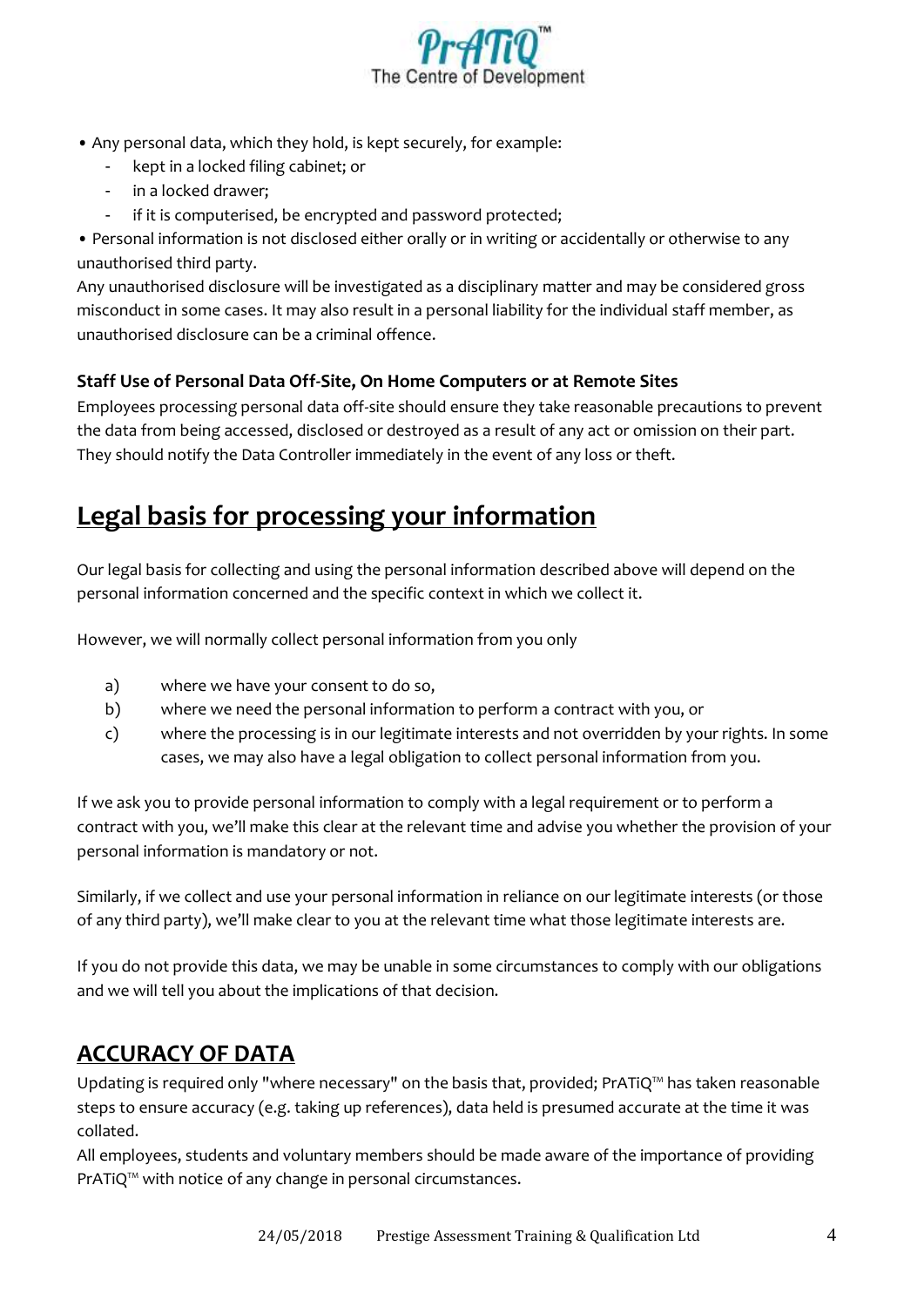

Where Individual Student Records (ISRs) are kept, students will be made aware of who to contact in order to access the data for the purposes of ensuring that the data is up to date and accurate. Employees, students and voluntary members will be entitled to correct any details although in some cases PrATiQ™ may require documentary evidence before affecting the correction, e.g. by seeking examination or qualification certificates for amending qualification details.

### **THIRD PARTIES**

Any personal data which PrATiQ™ receives and processes in relation to third parties, such as visitors, suppliers, former students and voluntary members, employers, enquirers and other individuals on mailing lists etc. will be obtained lawfully and fairly and dealt with in accordance with the principles and conditions of the Act.

- fairly and lawfully processed;
- processed for limited purposes;
- adequate, relevant and not excessive;
- accurate;
- not kept longer than necessary;
- processed in accordance with the data subject's rights;
- secure;
- not transferred to countries without adequate protection.

Employees should obtain explicit consent from third party data subjects to process such personal data for the purposes expressed and should ensure that there is a mechanism for data subjects to gain access to data about themselves, to prevent the processing of such data for the purposes of direct marketing and to object to the disclosure of such data.

## **Marketing**

#### **Will I be contacted for marketing preferences?**

We use automated decision-making processes and profiling to process your personal data in relation to marketing purposes.

We offer regular emails to let you know about our courses, events and news. As well as any alerts relating to courses you have booked or shown an interest in. We may also invite you to take part in surveys about our products and services or issues affecting PrATiQ™, some of which we are legally required to do.

PrATiQ™ may personalise the message content based on any information you provide to us and your use of our platforms.

You can update your communications preferences and stop receiving any future emails at any time by following the convenient links located at the bottom of our emails. Requests submitted in this manner are processed and effective immediately.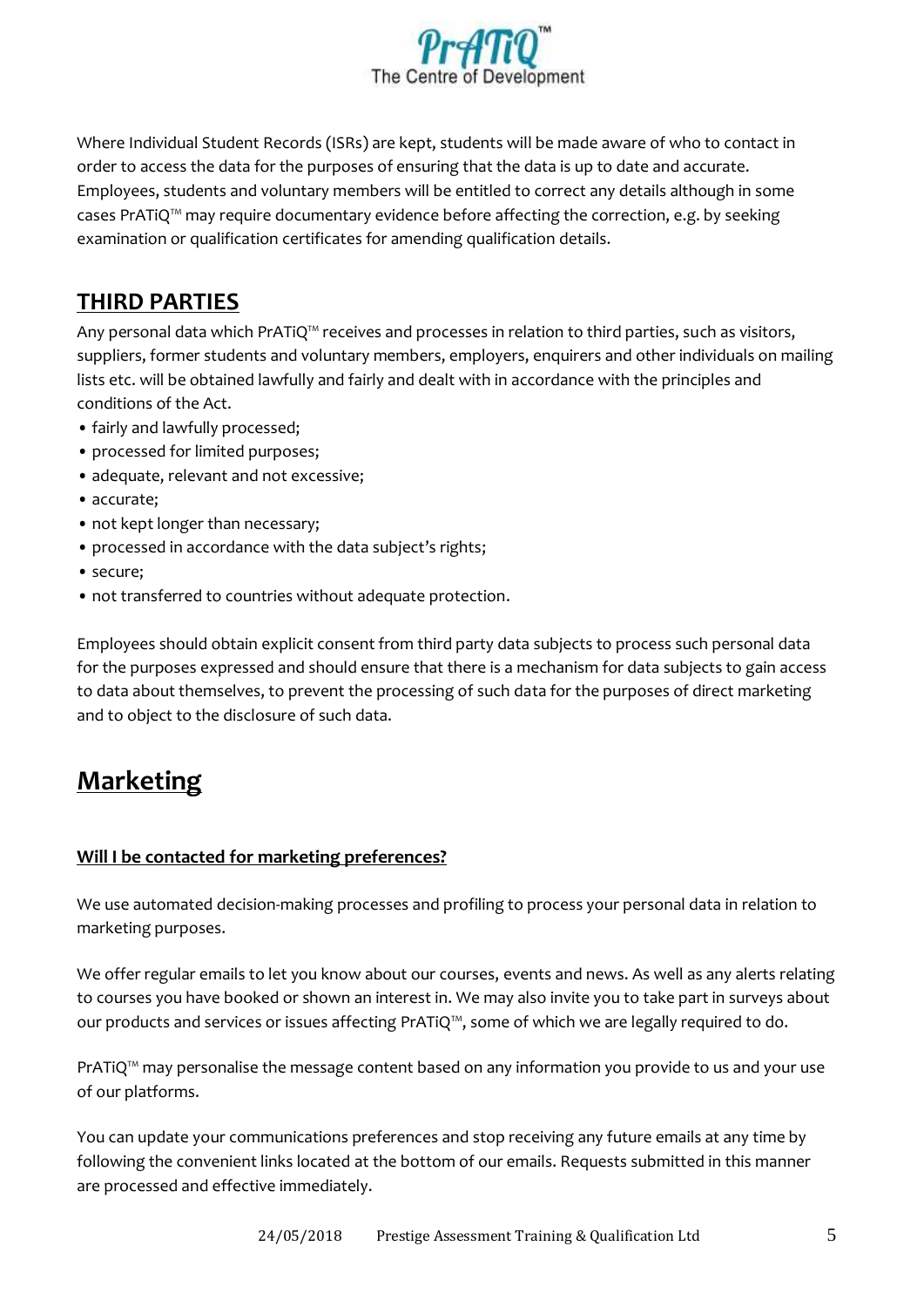

If you believe you have received unwanted, unsolicited emails sent by or purporting to be from PrATiQ™, please forward a copy of that email with your comments to data protection [pratiqlearning@gmail.com](mailto:pratiqlearning@gmail.com) for review.

Occasionally, we may contract a third party to communicate on our behalf to the third-party's contacts. We don't collect your email address or contact information from this third party, and we don't have access to their mailing list.

Depending on the nature of the third-party mailing, we may, in order to comply with applicable laws, provide the third party with a suppression list of our contacts to exclude from their list. The third party doesn't have permission to keep or market to our contacts on this list, or to use it in any way other than as a suppression list for a mailing they're providing on our behalf.

We may contact you via post to let you know about our courses, events and news. PrATiQ™ may personalise the message content based on any information you provide to us. You will only be contacted by post if your marketing preferences state you are happy for us to do so.

PrATiQ™ may contact you by phone, either by a call or by SMS, to keep you updated about courses you have shown an interest in or asked to receive alerts for (e.g.: using our waiting lists functions). We will only contact you this way if stated in your marketing preferences.

#### **Our use of cookies**

A cookie is a small amount of data, which often includes a unique identifier that is sent to your computer, tablet or mobile phone (all referred to here as a "device") web browser from a website's computer and is stored on your device's hard drive.

Each website can send its own cookie to your web browser if your browser's preferences allow it. We can only store a cookie on your device if you allow it. If you continue without changing your settings, we'll assume you're happy to receive all cookies on the PrATiQ™ website.

On PrATiQ™ websites, cookies record information about your online preferences and allow us to tailor our websites to your interests.

During the course of any visit to a PrATiQ™ website, the pages you see, along with a cookie, are downloaded to your device. Many websites do this, because cookies enable website publishers to do useful things like find out whether the device (and probably its user) has visited the website before. This is done on a repeat visit by checking to see, and finding, the cookie left there on the last visit.

#### **How we use cookies?**

Information supplied by cookies can help us to understand the profile of our visitors and help us to provide you with a better user experience. For example, allowing us to analyse site usage and spot potential technical or user experience issues. It also helps us recognise when you're signed in to your PrATiQ™ account and to provide a more personalised experience.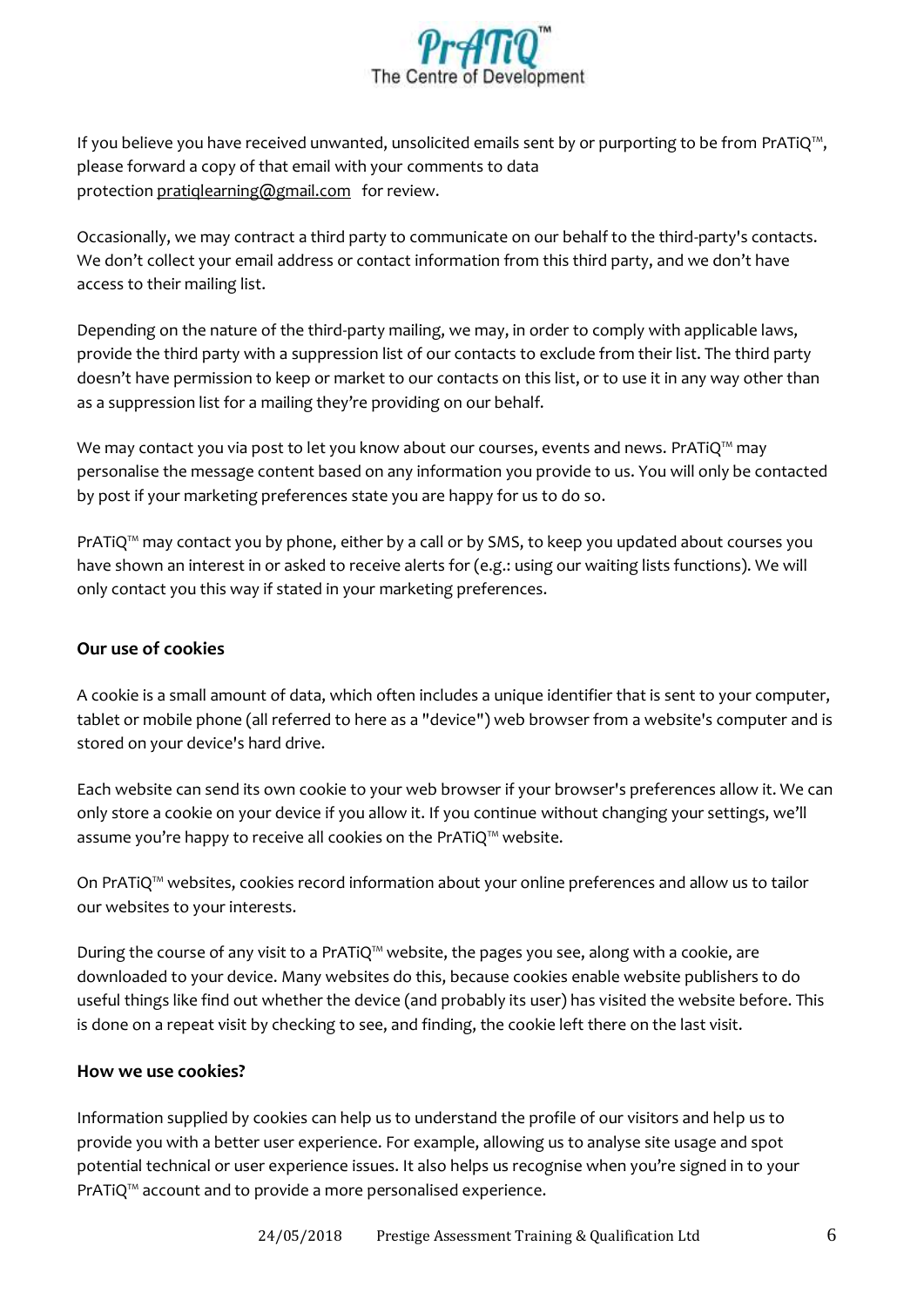

If you don't want us to use cookies when you use our website, you can adjust your internet browser settings not to accept cookies. Your web browser's help function should tell you how to do this. Alternatively, you can find information about how to do this for all the commonly used internet browsers on the website: [http://www.aboutcookies.org/default.aspx.](http://www.aboutcookies.org/default.aspx) This website will also explain how you can delete cookies which are already stored on your device.

Please note that if you set your computer to not accept cookies, there may be certain features/areas on our website that you may not be able to use. It may be necessary to have cookies enabled in order to purchase or access online courses and materials.

To find out more about cookies, including how to see what cookies have been set and how to manage and delete them, visit [www.allaboutcookies.org.](http://www.allaboutcookies.org/)

To opt out of being tracked by Google Analytics across all websites visit [http://tools.google.com/dlpage/gaoptout.](http://tools.google.com/dlpage/gaoptout)

# **SECURITY MEASURES**

This policy is designed to fulfil statutory requirements and to prevent unauthorised disclosure of/or access to personal data. The following security measures will therefore be required in respect of the processing of any personal data.

Access to personal data on staff, students and voluntary members is restricted to those members of staff who have a legitimate need to access such data in accordance with the PrATiQ™ notification to the Information Commissioner.

Members of staff authorised to access personal data, will be allowed to do so, only in so far as they have a legitimate need and only for the purposes recorded in the notification.

All persons processing data and individuals requesting access to personal data in accordance with this policy must have familiarised themselves with this policy.

All personal data will be stored in such a way that access is only permitted by authorised staff, including storage in filing cabinets, computers and other storage systems. Any act or omission which leads to unauthorised access or disclosure could lead to disciplinary action.

Personal data should be transferred under conditions of security commensurate with the anticipated risks and appropriate to the type of data held.

Personal data held electronically should be appropriately backed up and stored securely to avoid incurring liability to individuals who may suffer damage or distress as a result of the loss or destruction of their personal data.

Any disposal of personal data will be conducted in a secure way, normally by shredding. All computer equipment or media to be sold or scrapped must have had all personal data completely destroyed, by reformatting, overwriting or degaussing (a method of erasing data held on magnetic media).

#### **Transfer of Data Outside the UK**

PrATiQ™ does not transfer personal data outside the UK without the express consent of the data subject.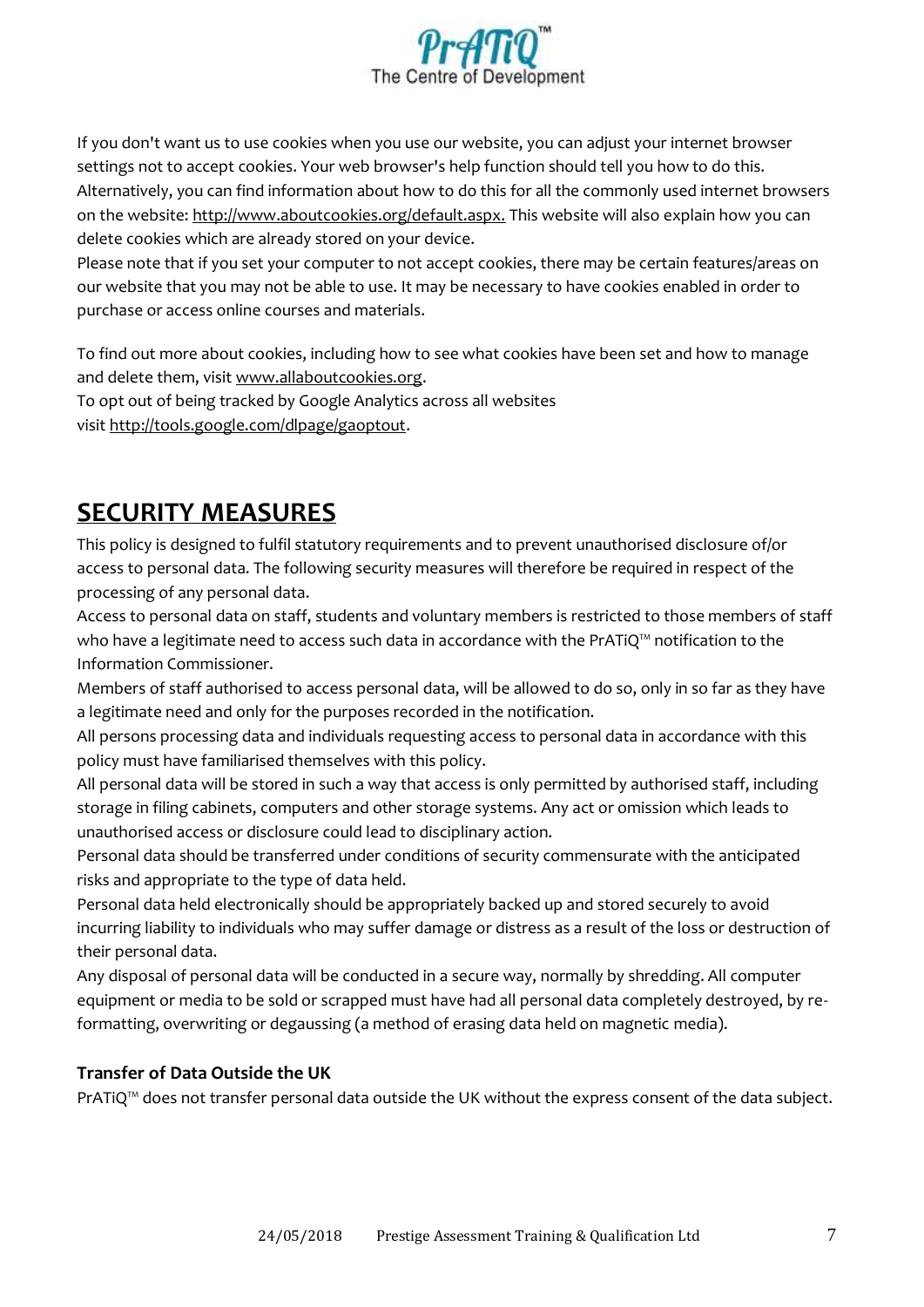

# **RIGHTS TO ACCESS INFORMATION**

Staff, students, voluntary members and other users of PrATiQ™ has the right to access any personal data that is being kept about them either on computer or in manual files. Any person who wishes to exercise this right should submit a written request to the PrATiQ™ Office address.

You have the right to request a copy of the personal information we hold about you, except where releasing that information would breach another person's privacy or where an exemption applies.

You may request in writing that PrATiQ™ disclose details of data which it holds about you and the purpose for which such data is held. A 'Subject Access Request Form' will be supplied upon request. We'll need your passport or driver's licence for proof of identity.

If we do hold information about you, we'll:

- give you a description of the categories of personal data;
- tell you why we are holding/processing it;
- tell you who it has and or might be disclosed to; and
- let you have a copy of the information in an intelligible form.

If we hold incorrect information about you, you can ask us to correct any mistakes by contacting the Data Protection Officer. We'll use reasonable efforts consistent with our legal duty to supply, correct or delete personal information about you on our files.

Please address requests and questions about this or any other issue related to this policy to the Data Protection Officer, and email: [pratiqlearning@gmail.com](mailto:pratiqlearning@gmail.com)

#### **Right of rectification:**

You have the right to update or amend the information we hold about you if it is incorrect.

You can do this by updating your profile online or by contacting the Data Protection Officer at [pratiqlearning@gmail.com](mailto:pratiqlearning@gmail.com)

#### **Right of erasure:**

Ask us to remove your personal information from our records. If you request that your data be erased without undue delay, we'll securely dispose of it if one of the following grounds applies:

- the data is no longer necessary for the purposes it was collected;
- you withdraw your consent and there is no other legal ground for processing the data;
- you object to the processing of data for direct marketing purposes; and
- we have unlawfully processed your personal data.

Please address requests and questions about this or any other issue related to this policy to the Data Protection Officer, email: [pratiqlearning@gmail.com](mailto:pratiqlearning@gmail.com)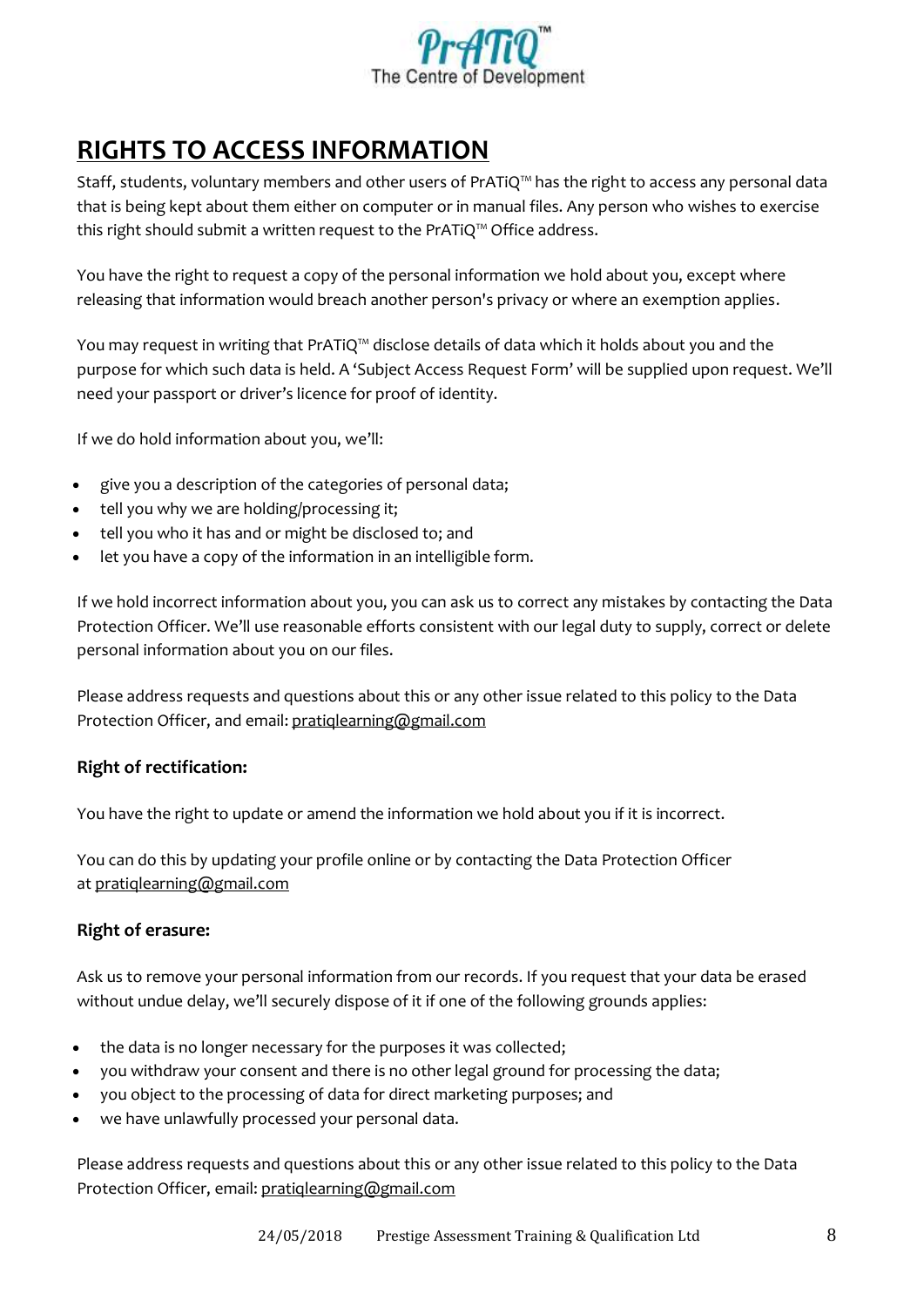

#### **Right to restrict processing:**

You have the right to stop or limit processing of your personal data. When processing is stopped, we're permitted to store the personal data but not to further process it.

If you request that your data processing be processed in limited circumstances, we'll store the information we still need to process your data within these limited parameters and a note detailing the request to limit processing to ensure we don't contact you again in the future.

Please address requests and questions about this or any other issue related to this policy to the Data Protection Officer, email: [pratiqlearning@gmail.com](mailto:pratiqlearning@gmail.com)

#### **Right to data portability:**

You have the right to obtain a copy of your personal data provided that the processing is based on your consent and it is carried out by automated means.

You also have the right to ask us to transmit the data to another controller.

If you want to request a copy of your personal data then please address requests and questions about this or any other issue related to this policy to the Data Protection Officer, email: [pratiqlearning@gmail.com](mailto:pratiqlearning@gmail.com)

#### **Right to withdraw consent:**

You have a right to object by withdrawing your consent at any time, although this will not affect the lawfulness of any processing carried out before the withdrawal. Nor will it affect any processing undertaken on other lawful grounds.

#### **Right to make a complaint to the supervisory authority:**

You have the right to make a complaint to the Information Commissioner's Office (ICO): Wycliffe House Water Lane Wilmslow Cheshire, SK9 5AF United Kingdom Tel: +44 (0)303 123 1113 (local rate) Web: ico.org.uk

#### **Changes to the PrATiQ™ privacy policy**

This Privacy Policy may be updated so you may wish to check it each time you submit personal information to PrATiQ™. The date of the most recent revisions will appear on this page. If you don't agree to these changes, please refrain from using PrATiQ™ websites to submit personal information to us.